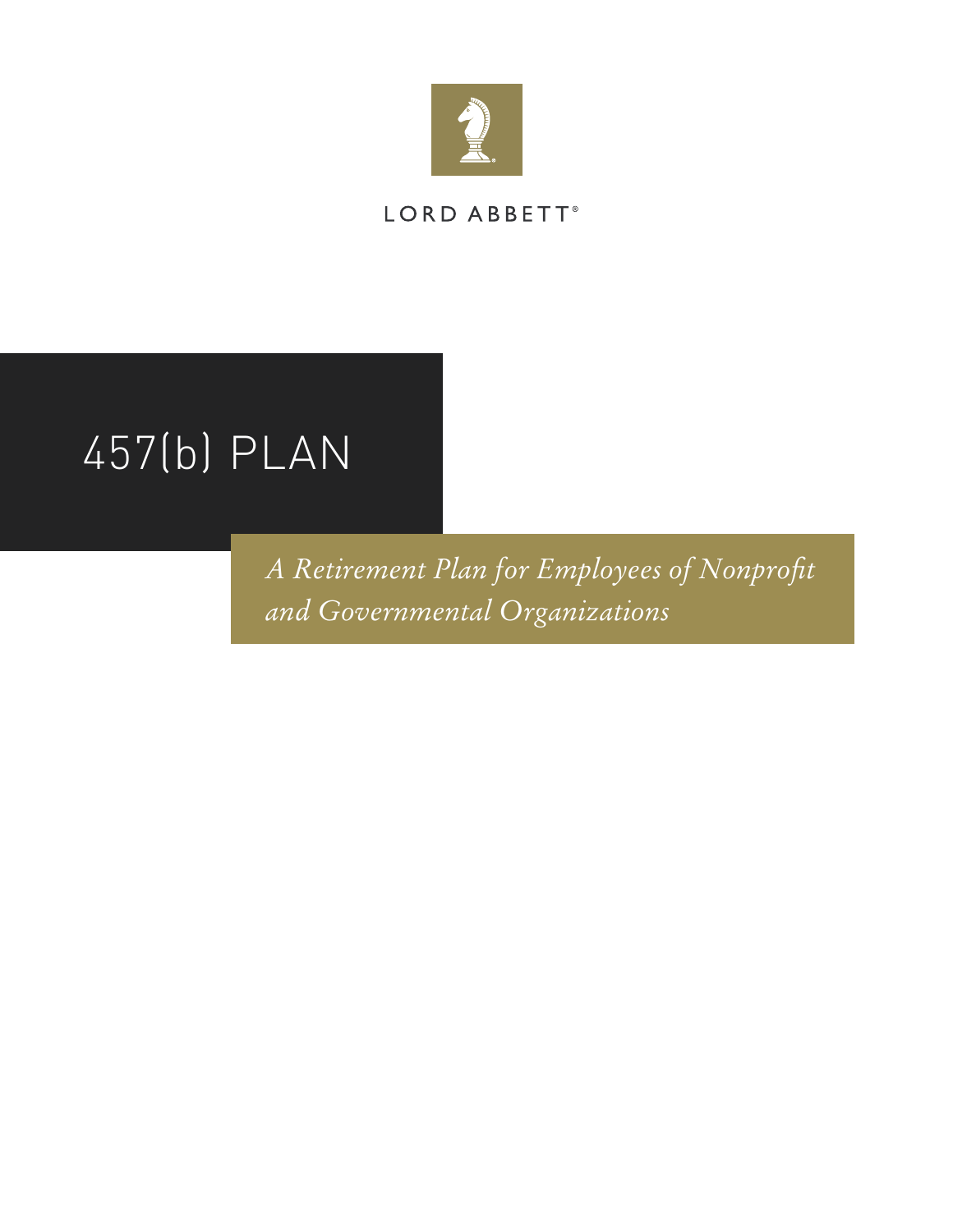# BRING AN UNWAVERING COMMITMENT TO YOUR RETIREMENT PLAN

As an investment-led firm, we evaluate every decision from an investment perspective in an effort to achieve superior long-term investment performance. Our approach is based on a philosophical belief in active management characterized by teamwork and collaboration, a commitment to research both fundamental and quantitative—and an adherence to risk management.

As an investor-focused firm, we evaluate every decision from an investor perspective to ensure that we act in the best interest of our clients. We are committed to providing every client with our independent perspective, our breadth of resources, and our range of intelligently designed investment strategies.

> We are successful when a strategy is well-designed, process is well-defined, and our investors are well-served.

# **OPPORTUNITIES**

Governmental employees can now:

- Save more money on taxes through pretax and/or Roth aftertax payroll contributions. 2017:  $$18,000$  with an additional catch-up of  $$6,000$  for those age 50 or older.<sup>1, 2</sup>
- Provide a cost-effective retirement plan.
	- $-$ \$100 setup<sup>3</sup> for governmental employers who are not making employer contributions or elect fully vested employer contributions
	- —No cost administration for governmental employers who accept all administrative responsibilities themselves or use their own third-party administrator (TPA)

# IMPORTANT REMINDERS

- Plans for nonprofit employers are offered only to a select group of employees, typically management.
- Rollover to individual retirement accounts (IRAs) permitted only from governmental plans.
- Payroll data and contributions must be submitted electronically.
- Employer must establish a written plan.
- Distributions before age 591/2 are not subject to a 10% penalty tax.

# IDEAL CANDIDATES FOR A LORD ABBETT 457(b) PLAN

- Governmental employers who would like to establish a convenient way for their employees to save
- Public school teachers and staff who are maximizing their 403(b) contributions and want to save more
- Existing 457(b) programs with limited investment options

#### DATES TO REMEMBER

- New plans must be established before payroll investing begins, a process of approximately 45 days.
- Takeover plans must be established before payroll investing begins, a process of approximately 90 days.
- Participants over age 701/2 must take required minimum distributions.

1 Only governmental employers may offer the age-50 catch-up.

<sup>2</sup> Additional catch-up potentially available to employees who are within three years of retirement.

<sup>3</sup> Fees subject to change.